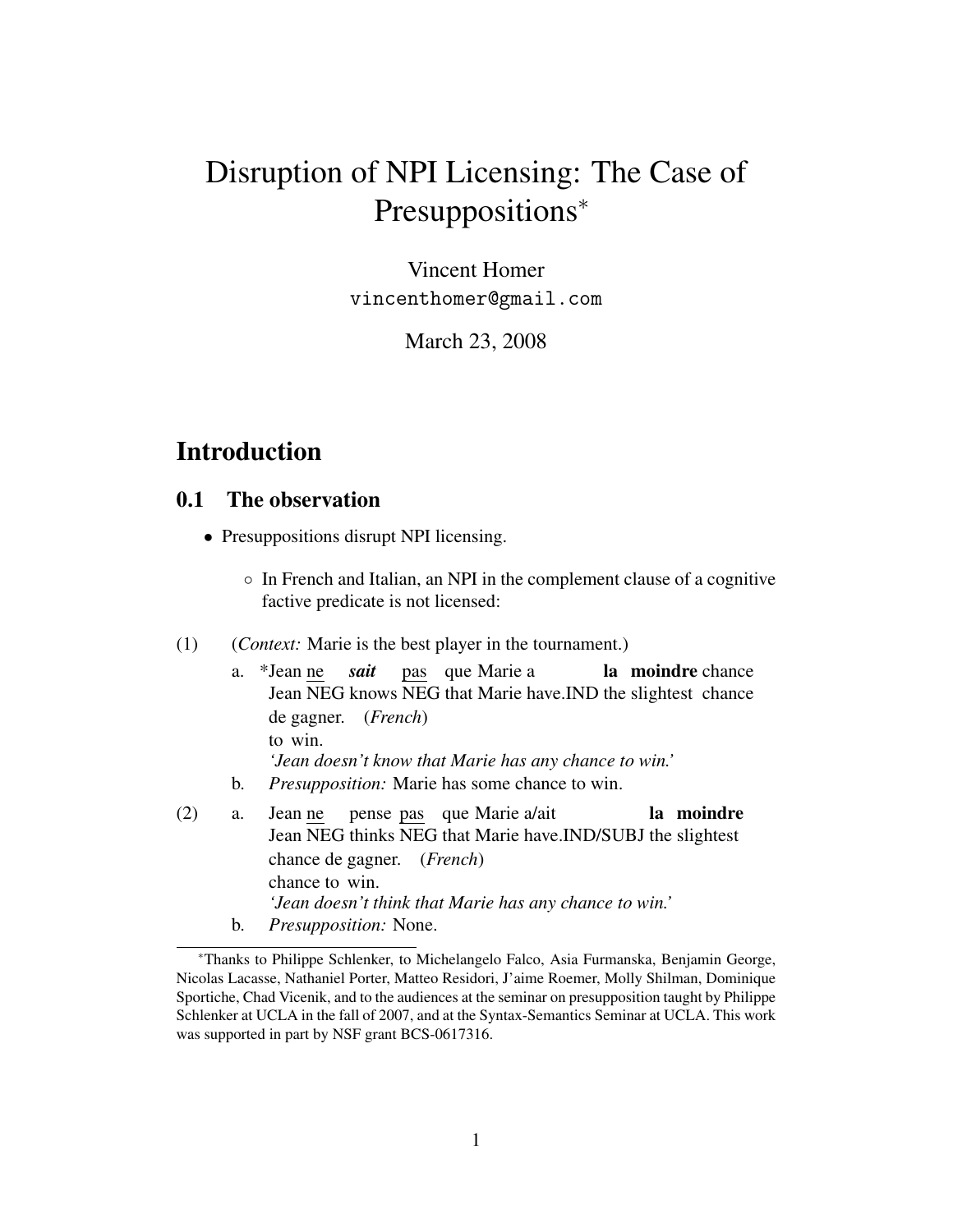## 0.2 Goals

- My goals:
	- (i.) Show that the notion of meaning that is relevant for NPI licensing includes presuppositions.
	- (ii.) Draw a parallel with another type of intervening inferences, i.e. scalar implicatures.

## 0.3 Plan

- I. Scalar implicatures and the interventions they create
- II. Presuppositions must be included in the meaning that is relevant for NPI licensing
- III. Argue against Strawson-Entailment

# 1 Intervention by Implicatures

## 1.1 Downward-Entailment

- Fauconnier-Ladusaw: An NPI requires to be in the scope of a downwardentailing function.
- (3) Downward Entailingness: A function *f* of type <σ,*t*> is DE iff for all *x, y* of type  $\sigma$  such that  $x \Rightarrow y : f(y) \Rightarrow f(x)$ 
	- DE functions: *no, not, doubt, without, 'less than three students', 'few students', antecedents of conditionals, questions, restrictors of universal quantifiers..*.

## 1.2 Intervention

- Intervention at LF caused by *and, every, always, because*-clauses (facts known at least since Linebarger 1981).
- (4) a. I doubt that every housemate of Sue has potatoes.
	- b. \*I doubt that *every* housemate of Sue has any potatoes.
	- c. \*Doubt ... *every* ... NPI.
- (5) a. I didn't drink a cocktail and a soda.
	- b. \*I didn't drink a cocktail *and* any soda.
	- c. \*Not ... *and* ... NPI.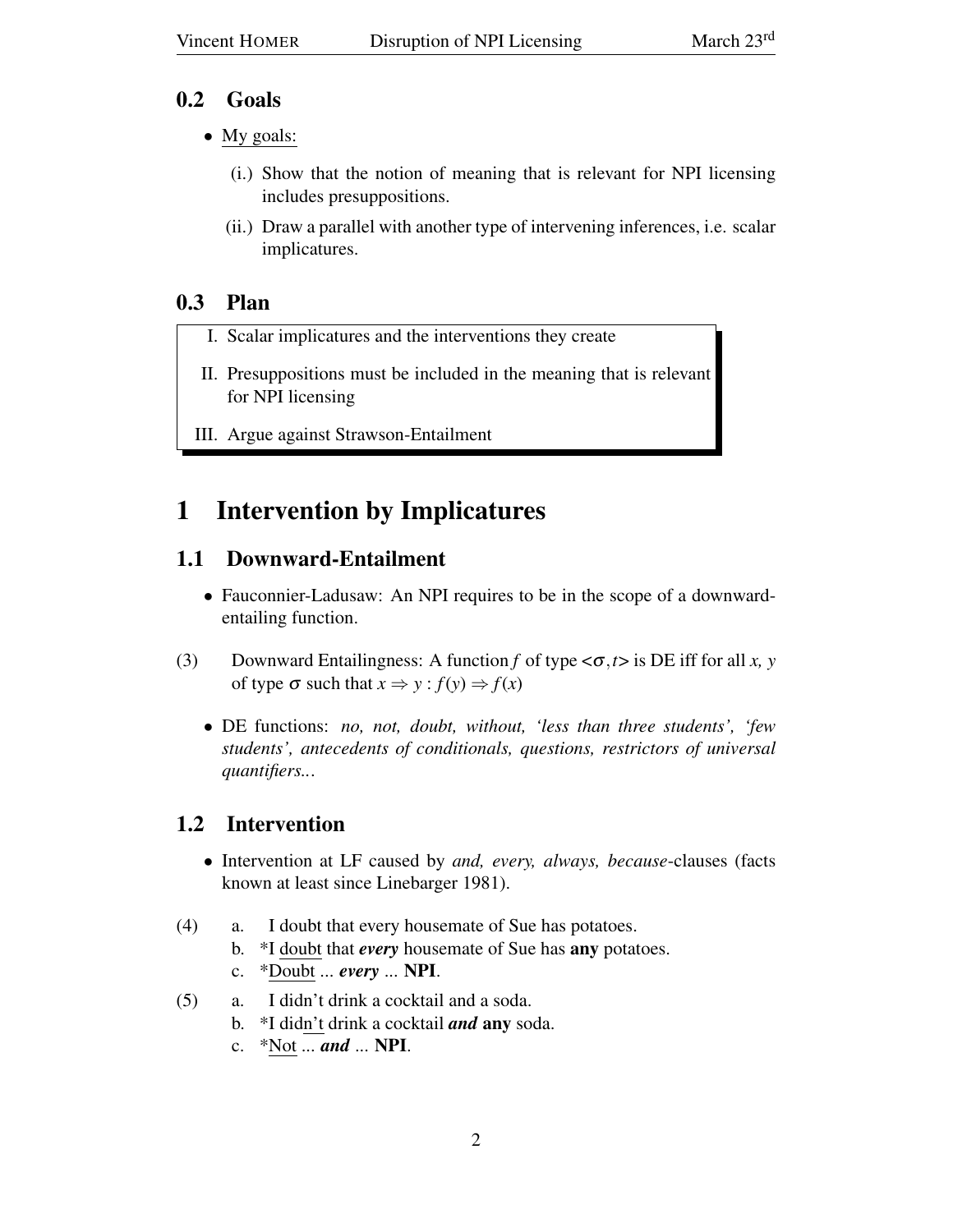## 1.3 Chierchia (2004)

- According to Chierchia (2004), the interveners form a natural class: they are all *strong scalar terms*. Ex.: <every, most, some>, <and, or>.
- Grammar provides *two* meanings: plain and strong.
- The notion of meaning which is relevant for NPI licensing is the notion of *strong meaning:* the strong meaning of sentence  $\phi$  noted  $[\![\phi]\!]^s$  is the *con*-<br>*iunction* of the *plain meaning* (truth conditions) of  $\phi$  and its *implicatures*. *junction* of the *plain meaning* (truth conditions) of φ and its *implicatures.*
- Indirect implicatures triggered by a DE function like *not* outscoping a strong scalar term disrupt NPI licensing.
- (6) \*It is not the case that *everybody* has any roses.
- (7) a. It is not the case that everybody has roses. *Scalar Implicature:* Somebody has roses.
	- b. It is not the case that everybody has blue roses. *Scalar Implicature:* Somebody has blue roses.
- (8)  $[(7-a)]^s = \neg[\forall x \text{ some}_D'(\text{roses'})(\lambda y. x \text{ has } y)] \wedge \exists x \text{ some}_D'(\text{roses'})(\lambda y. x \text{ has } y)]$ has *y*)
- (9)  $[(7-b)]^s = \neg [\forall x \text{ some } (b \text{ line } \text{roses'}) (\lambda y. x \text{ has } y)] \wedge \exists x \text{ some } (b \text{ line } \text{roses'}) (\lambda y. x \text{ has } y)$ *x* has *y*)

$$
[\![\mathbf{Z}(\mathbf{Z}-\mathbf{a})]\!]^s \not\Rightarrow [\![\mathbf{Z}(\mathbf{Z}-\mathbf{b})]\!]^s
$$

## 1.3.1 Identity between the trigger and the licenser

• An intriguing case of *non-intervention* (NPI licenser and Implicature trigger are identical):

### (10) a. *Fewer than three students* have read anything.

b. *Direct Implicature:* At least one student has read something. No Intervention

## 1.3.2 Where we are

- I. Scalar implicatures and the interventions they create
- II. Presuppositions must be included in the meaning that is relevant for NPI licensing
- III. Argue against Strawson-Entailment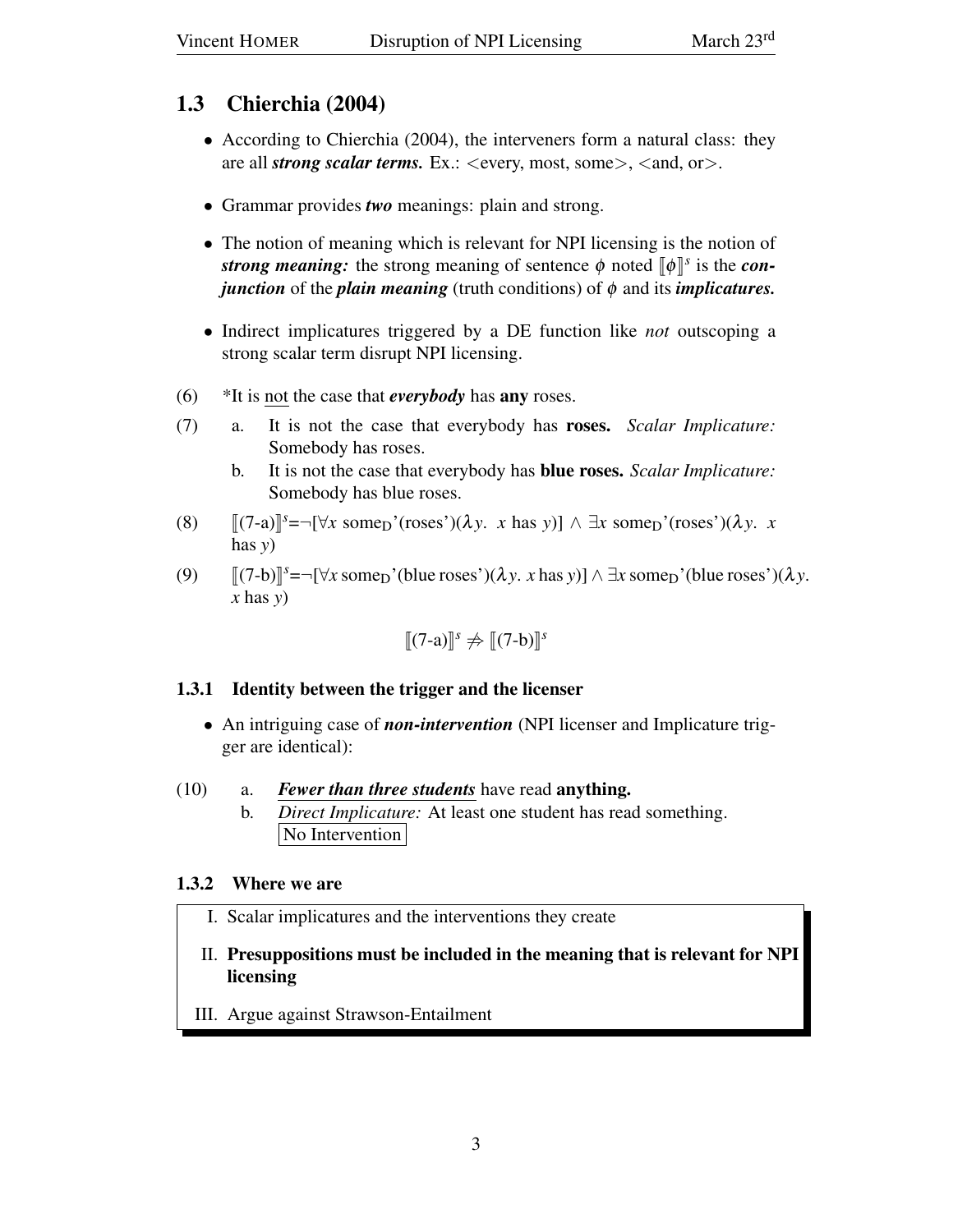## 2 Presuppositions

## 2.1 Too and either

## 2.1.1 Too intervenes

- (11) a. (*Context:* Mary read something interesting.) \*I don't think  $[John]_F$  read **anything** interesting *too*.
	- b. *Presupposition:* Somebody other than John read something interesting.
- (12) I don't think  $[John]_F$  read something interesting too.

## 2.1.2 Either doesn't intervene

- (13) a. (*Context:* Mary didn't read anything interesting.) I don't think [John]*<sup>F</sup>* read anything interesting *either*.
	- b. *Presupposition:* Somebody other than John didn't read anything interesting.

## 2.2  $\mu$  meaning

- Hypothesis: Presupposition triggers intervene and the presupposition itself must be taken into account.
- Let's define the operator  $\mu$ , which takes a trivalent meaning and returns a bivalent meaning:
- (14) Let F be a sentence.  $\mu(\mathbb{F}) = 0$  iff  $\mathbb{F} = \mathbb{F}$  or 0 and  $\mu(\mathbb{F}) = 1$  iff  $\mathbb{F} =$ 1.
	- The notion of meaning of  $F$  that is relevant for NPI licensing is the  $\mu$  meaning, i.e. the *conjunction* of the *assertive content* and the *presuppositions* of F.
- (15)  $*I$  don't think  $[John]_F$  read **anything** interesting *too*.
- (16) a. I don't think John read a book too. *Presupposition:* Somebody other than John read a book.
	- b. I don't think John read a novel too. *Presupposition:* Somebody other than John read a novel.
- (17)  $\mu([ (16-a)]\right) = \exists x [x \neq j \land (a book)' [\lambda y.x read y]] \land \neg ((a book)' (\lambda y.x read y)))$ *y*))
- (18)  $\mu([16-b]]=\exists x [x\neq j \land (a novel)'[\lambda y.x read y]] \land \neg((a novel)'(\lambda y.x read y)))$ *y*))

$$
\mu([\llbracket (16-a)\rrbracket) \not\Rightarrow \mu([\llbracket (16-b)\rrbracket)
$$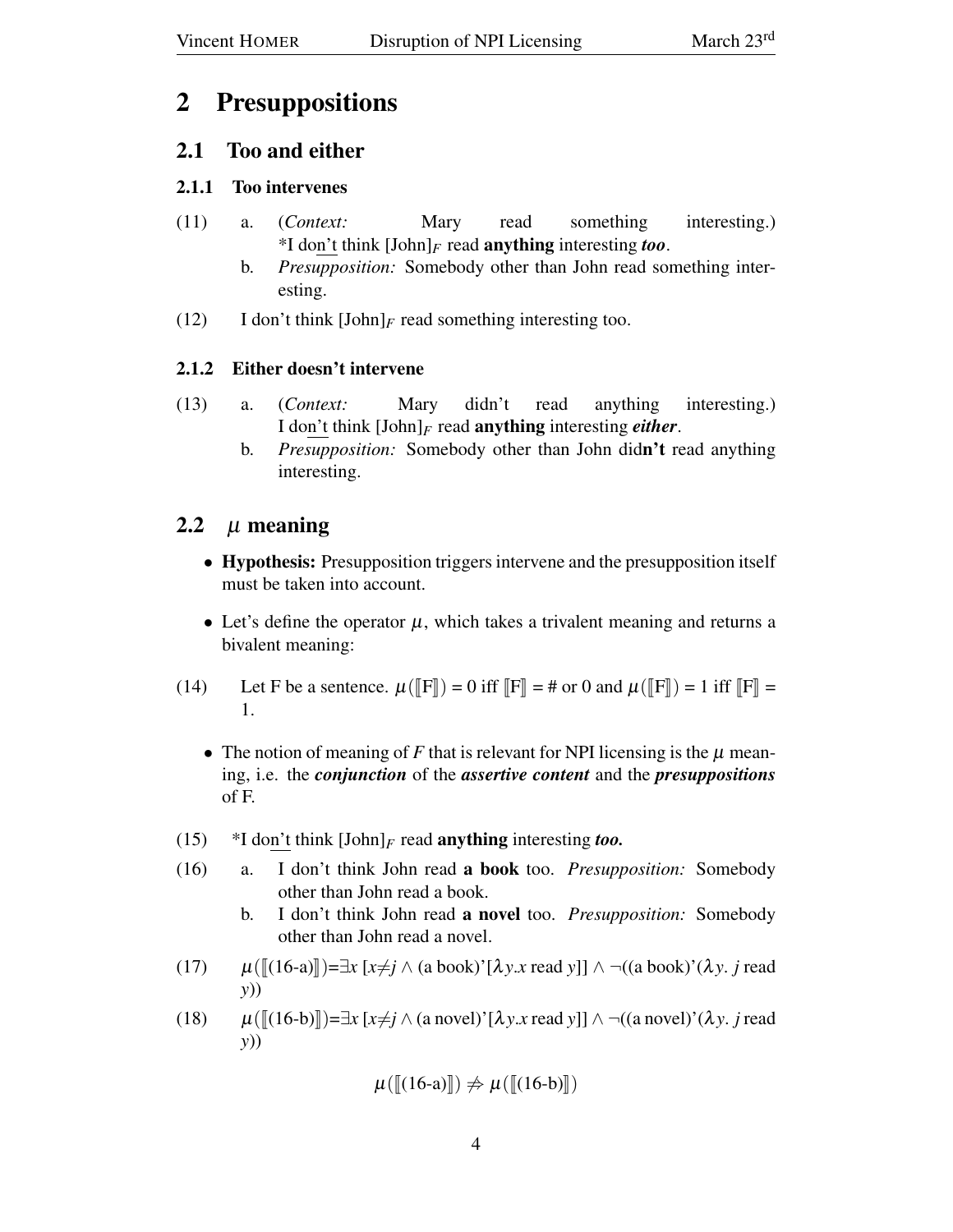- (19) I don't think [John]*<sup>F</sup>* read anything interesting *either.*
- (20) a. I don't think John read a book either. *Presupposition:* Somebody other than John didn't read a book.
	- b. I don't think John read a novel either. *Presupposition:* Somebody other than John didn't read a novel.
- (21)  $\mu([[20-a]]) = ∃x [x \neq j \land \neg((a book)^{'}[\lambda y.x \text{ read } y])] \land \neg((a book)^{'}(\lambda y.x \text{ if } y.x \text{ read } y)))$ read *y*))
- (22)  $\mu([[20-b]])=\exists x [x\neq j \land \neg((a novel)'[\lambda y.x read y])] \land \neg((a novel)'(\lambda y. j))$ read *y*))

$$
\mu([\llbracket (20-a)\rrbracket) \Rightarrow \mu([\llbracket (20-b)\rrbracket)
$$

#### 2.3 More data

#### 2.3.1 French and Italian cognitive factives

(*Context:* Marie has some chance to win.)

- (23) a. \*Jean ne Jean NEG knows NEG that Marie has the slightest chance to *sait* pas que Marie a la moindre chance de gagner. (*French*) win. *'Jean doesn't know that Marie has any chance to win.'* b. *Presupposition:* Marie has some chance to win.
- (24) \*Jean doesn't *know* that Mary has any chance to win.
- (25) a. Jean doesn't know that Marie read a book. *Presupposition:* Marie read a book.
	- b. John doesn't know that Marie read a novel. *Presupposition:* Mary read a novel.
- $\mu([\lbrack(25-a)]\rbrack) = [(a book)'[\lambda y. m read y]] \wedge \neg (believe')[(a book)'(\lambda y. m$ read  $y$  $(l$ *j*)
- (27)  $\mu([25-b]] = [(a novel)'[\lambda y, m \text{ read } y]] \wedge \neg (believe')[(a novel)'(\lambda y, m$ read  $y$ ](*j*)

$$
\mu([\llbracket (25-a)\rrbracket) \not\Rightarrow \mu([\llbracket (25-b)\rrbracket)
$$

#### 2.3.2 Italian indicative

(*Context:* Maria has been to Paris several times.)

(28) a. \*Gianni non pensa che Maria *è* Gianni NEG think that Maria be.IND ever gone to **mai** andata a Parigi. Paris. (*Italian*) *'Gianni doesn't think that Maria ever went to Paris.'*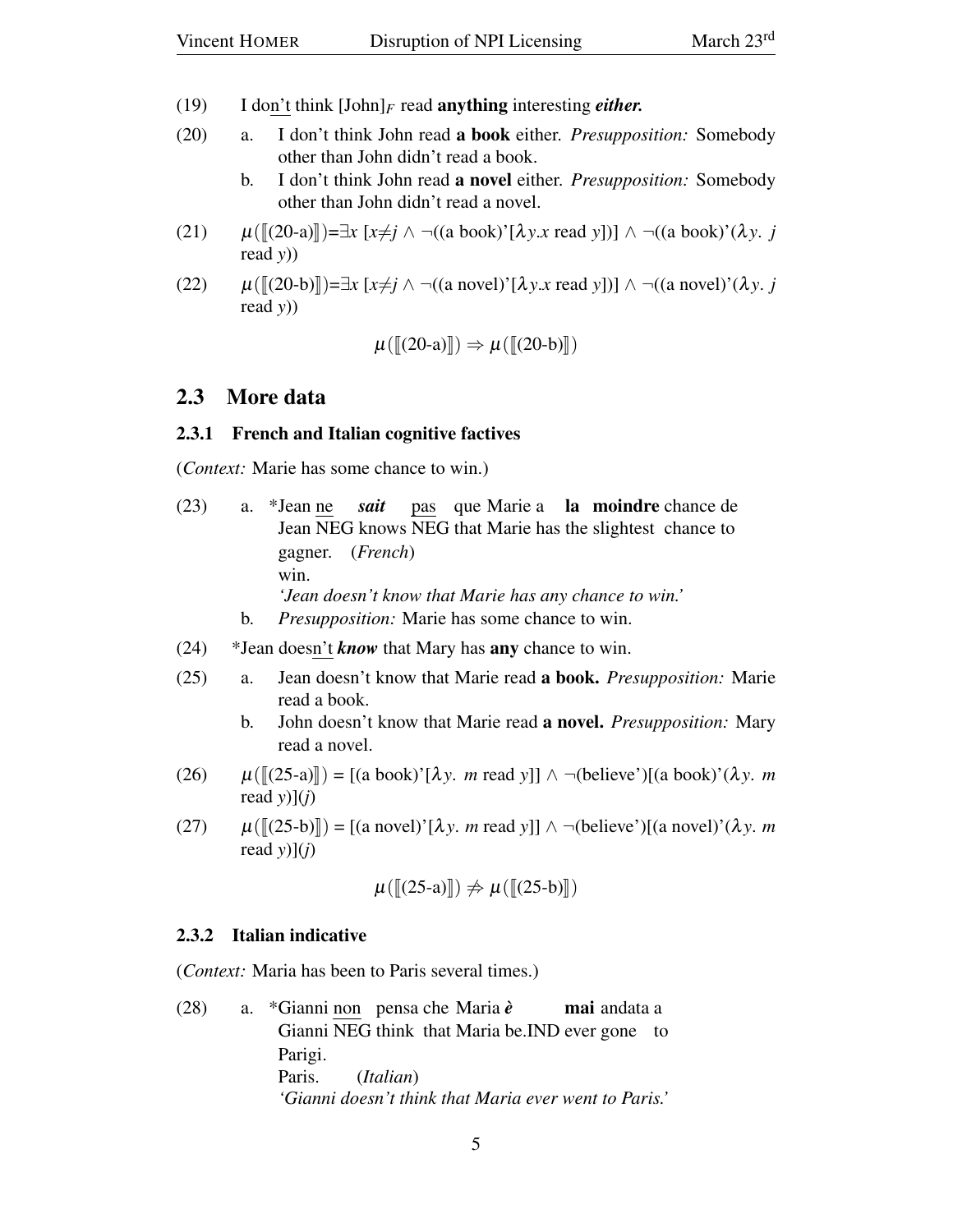- b. *Presupposition:* Maria has been to Paris.
- (29) a. Gianni non pensa che Maria *sia* Gianni NEG think that Maria be.SUBJ ever gone to Paris. mai andata a Parigi. *'Gianni doesn't think that Maria ever went to Paris.'*
	- b. *Presupposition:* None.

#### 2.3.3 Pourquoi/Comment (Why/How)

(*Context:* Marie wrote something to her mother.)

- (30) a. \**Pourquoi*/*Comment* Marie a-t-elle écrit Why/How Marie has she written anything quoi que ce soit à to sa mère ? her mother? *(French) 'Why/How has Marie written anything to her mother?'* b. *Presupposition:* Marie wrote something to her mother.
- (31) a. Pourquoi/Comment Marie écrirait-Why/How Marie would-write she anything elle quoi que ce soit à sa to her mother? mère ? *(French) 'Why/How would Marie write anything to her mother?'* b. *Presupposition:* None.

#### 2.3.4 Singular definite descriptions

- (32) (*Context:* Two men are flirting with Mary; one is very generous, the other is not.)
	- a. \*I don't like *the* man who offered Mary anything.
	- b. *Presupposition:* There is exactly one man who offered Mary something.
- (33) a. I don't like *the* man (if there is such a man) who offered Mary anything.
	- b. *Presupposition:* None.

#### 2.3.5 Both

- (34) a. *Every* student who knows any linguistics has applied to the department.
	- b. *Presupposition:* None (see Appendix).
- (35) (*Context:* Exactly two students know some linguistics.)
	- a. \**Both* students who know any linguistics have applied to the department.
	- b. *Presupposition:* There are exactly two students who know some linguistics.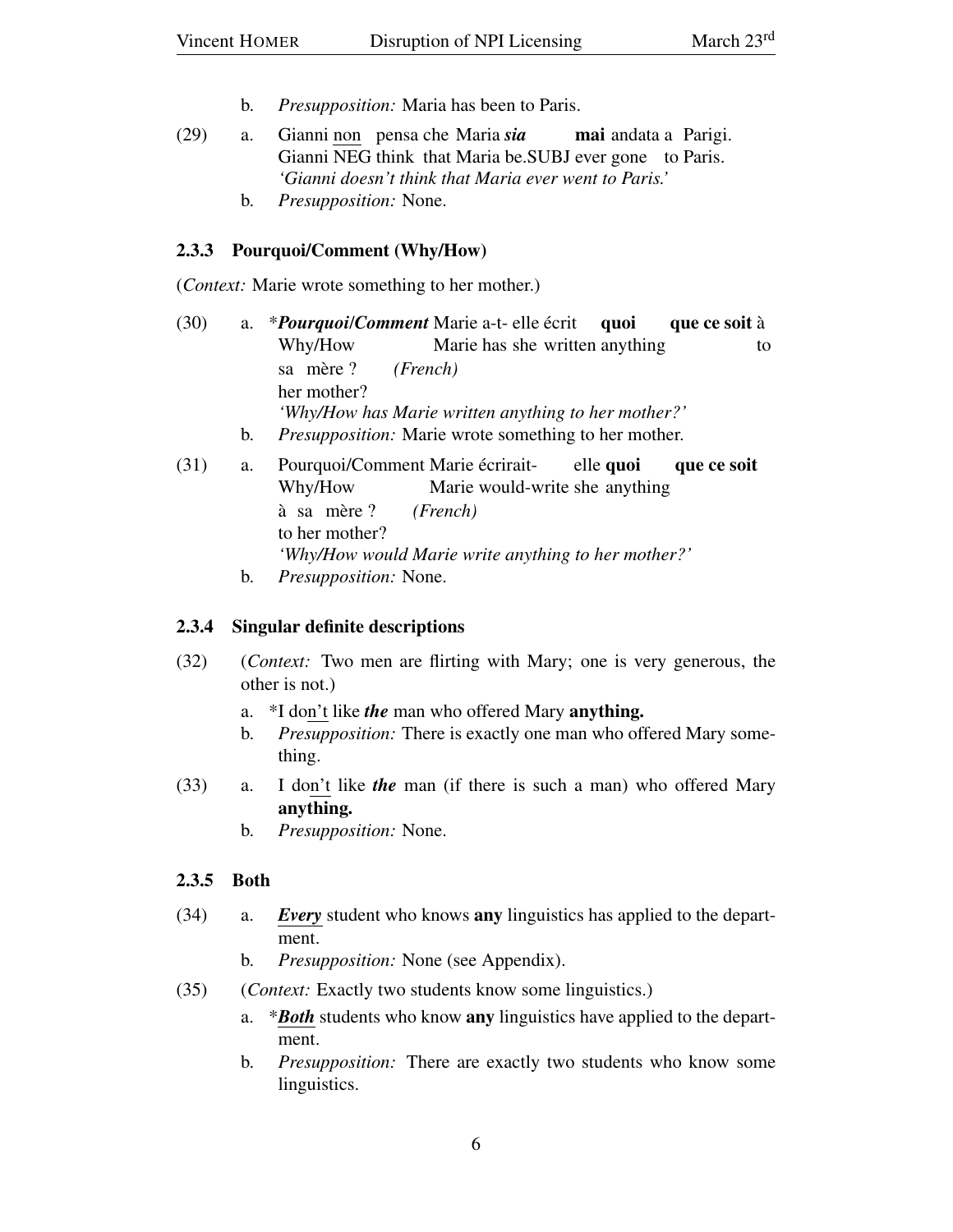#### 2.3.6 Because

- (36) a. (*Context:* Peter broke your vase.) \*You're not mad at Peter *because* he broke anything, but because he won't own up to it.
	- b. *Presupposition:* Peter broke something.
- (37) a. You're not mad at Peter *because* he broke anything (of course, he would never do such a thing), but because he says you're on the chubby side.
	- b. *Presupposition:* None.

### 2.3.7 Where we are

- I. Scalar implicatures and the interventions they create
- II. Presuppositions must be included in the meaning that is relevant for NPI licensing
- III. Argue against Strawson-Entailment

## 3 Against Strawson-Entailment

## 3.1 An exception: Be sorry

- (38) John is *sorry* that Mary bought any car.
- (39) a. John is sorry that Mary bought a car. *Presupposition:* Mary bought a car.
	- b. John is sorry that Mary bought a Honda. *Presupposition:* Mary bought a Honda.
- (40)  $\mu([39-a)] = [(a \text{ car})'[\lambda y, m \text{ bought } y]] \wedge (be-sorry')[(a \text{ car})'(\lambda y, m$ bought  $y$ ](*j*)
- (41)  $\mu([39-b]] = [(a \text{ Honda})'[\lambda y \cdot m \text{ bought } y]] \wedge (be-sorry')[(a \text{ Honda})'(\lambda y \cdot w \cdot b \cdot y \cdot m \cdot b \cdot y \cdot b \cdot y \cdot b \cdot y \cdot b \cdot y \cdot b \cdot y \cdot b \cdot y \cdot b \cdot y \cdot b \cdot y \cdot b \cdot y \cdot b \cdot y \cdot b \cdot y \cdot b \cdot y \cdot b \cdot y \cdot b \cdot y \cdot b \cdot y \cdot b \cdot y \cdot b \cdot y \cdot b \cdot y \cdot b \cdot y \cdot b \cdot y \cdot b \cdot y \cdot b \cdot y \cdot b \cdot y \cdot b \cdot y \cdot b \cdot y \cdot b \$  $m$  bought  $y$ ]( $i$ )

$$
\mu([\llbracket(39-a)\rrbracket)\nRightarrow \mu([\llbracket(39-b)\rrbracket)
$$

## 3.2 Strawson-Entailment (von Fintel)

- (42) Strawson-Entailment:  $\Phi$  Strawson-entails  $\Psi$  if and only if, assuming that the presuppositions of  $\Psi$  are satisfied, whenever  $\Phi$  is true,  $\Psi$  is true.
- (43) Strawson Downward-Entailingness: A function *f* of type <σ,*t*> is Strawson-DE iff for all *x*, y of type  $\sigma$  such that  $x \Rightarrow y$  and  $f(x)$  is defined:  $f(y) \Rightarrow$ *f*(*x*)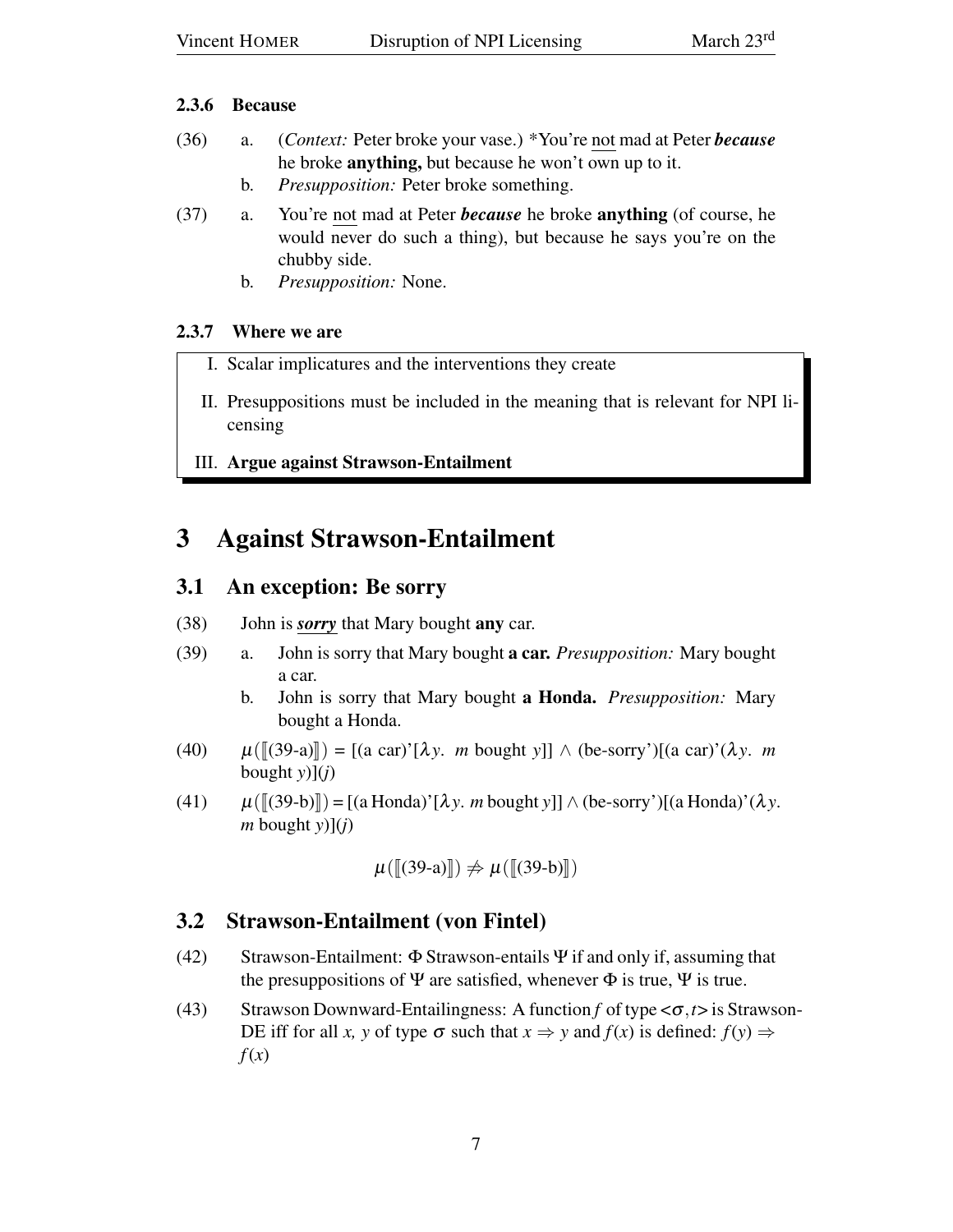- *Only* and emotive factives like *regret* and *be surprised* are captured by von Fintel's S-DEness.
- (44) John is *sorry* that Mary bought any car.
- (45) a. John is sorry that Mary bought a car. *Presupposition:* Mary bought a car.
	- b. John is sorry that Mary bought a Honda. *Presupposition:* Mary bought a Honda.
- $(\sqrt{46})$   $\mu([\sqrt{45}-a)]) = [(a \text{ car})^{\prime}[\lambda y, m \text{ bought } y]] \wedge (be \text{-sory}^{\prime})[(a \text{ car})^{\prime}(\lambda y, m \text{ bright } y]]$ bought  $y$ ](*j*)
- (47)  $\mu([45-b)]) = [(a \text{Honda})'[\lambda y, m \text{ bought } y]] \wedge (be-sorry')[(a \text{Honda})'(\lambda y.$ *m* bought *y*)](*j*)

$$
\mu([[45-a)] \Rightarrow \mu([[45-b)])
$$
  

$$
(45-a) \Rightarrow^{Strawson} (45-b)
$$

#### 3.2.1 Strawson Upward-Entailment (Lahiri)

- Lahiri (1998): a (weak) NPI is only licensed in a SDE, non SUE environment.
- (48) Strawson Upward-Entailingness: A function *f* of type <σ,*t*> is Strawson-UE iff for all *x*, y of type  $\sigma$  such that  $x \Rightarrow y$  and  $f(y)$  is defined:  $f(x) \Rightarrow f(y)$

#### 3.2.2 Singular definite descriptions

- (49) \**The* student who read any books on NPIs passed the exam.
- (50) a. The student who read a book passed the exam. *Presupposition:* There is a unique student who read a book.
	- b. The student who read a novel passed the exam.*Presupposition:* There is a unique student who read a novel.

$$
(50-a) \Rightarrow ^{Strawson} (50-b) \qquad (SDE)
$$

$$
(50-b) \Rightarrow ^{Strawson} (50-a) \qquad (SUE)
$$

 $\mu([50-a]] \neq \mu([50-b]]$ : (49) predicted **bad** by my theory

#### 3.2.3 Other cases in favor of von Fintel/Lahiri

◦ *Again*

(51) (*Context:* Mary used to eat Chinese food until she became allergic to it.) I doubt that she will eat any Chinese food *again.*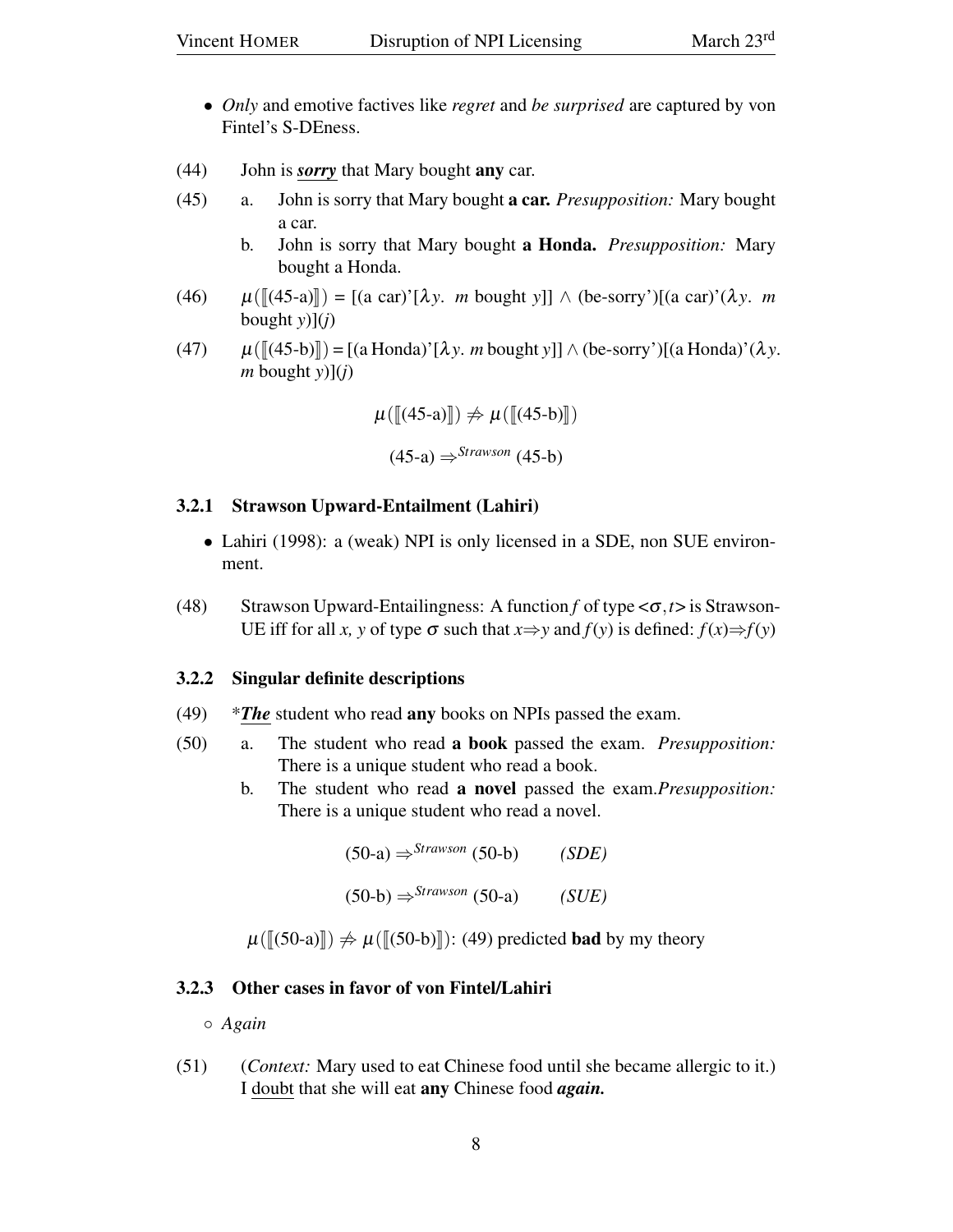◦ *Even*

(52) (*Context:* Peter is the best student in the class; the assignment was to read three books for today.) I doubt that *even* Peter read anything.

◦ Aspectual verbs

- (53) a. John hasn't *stopped* smoking anything.
	- b. John hasn't *started* smoking anything.

## 3.3 Beyond Strawson-Entailment

- von Fintel (1999): '... we need Strawson-Entailment, because presuppositions carried by the conclusion in downward inferences don't seem to disrupt NPI licensing.'
- This is not the case, as shown by the cases in favor of  $\mu$  meanings:
- *because*-clauses;
- *too*/*either*;
- Italian indicative;
- French/Italian cognitive factives;
- *pourquoi*/*comment*.
- (54) (*Context: Peter broke something.*) \*You're not mad at Peter *because* he broke anything, but because he won't own up to it.
- (55) a. You're not mad at Peter because he broke a vase. *Presupposition:* Peter broke a vase.
	- b. You're not mad at Peter because he broke a blue vase. *Presupposition:* Peter broke a blue vase.

 $(55-a) \Rightarrow$ <sup>Strawson</sup> (55-b) *(SDE)* (55-b)  $\Rightarrow$ <sup>Strawson</sup> (55-a) *(SUE)* 

 $\mu(\llbracket (55-a) \rrbracket) \neq \mu(\llbracket (55-b) \rrbracket)$ : (54) predicted **bad** by my theory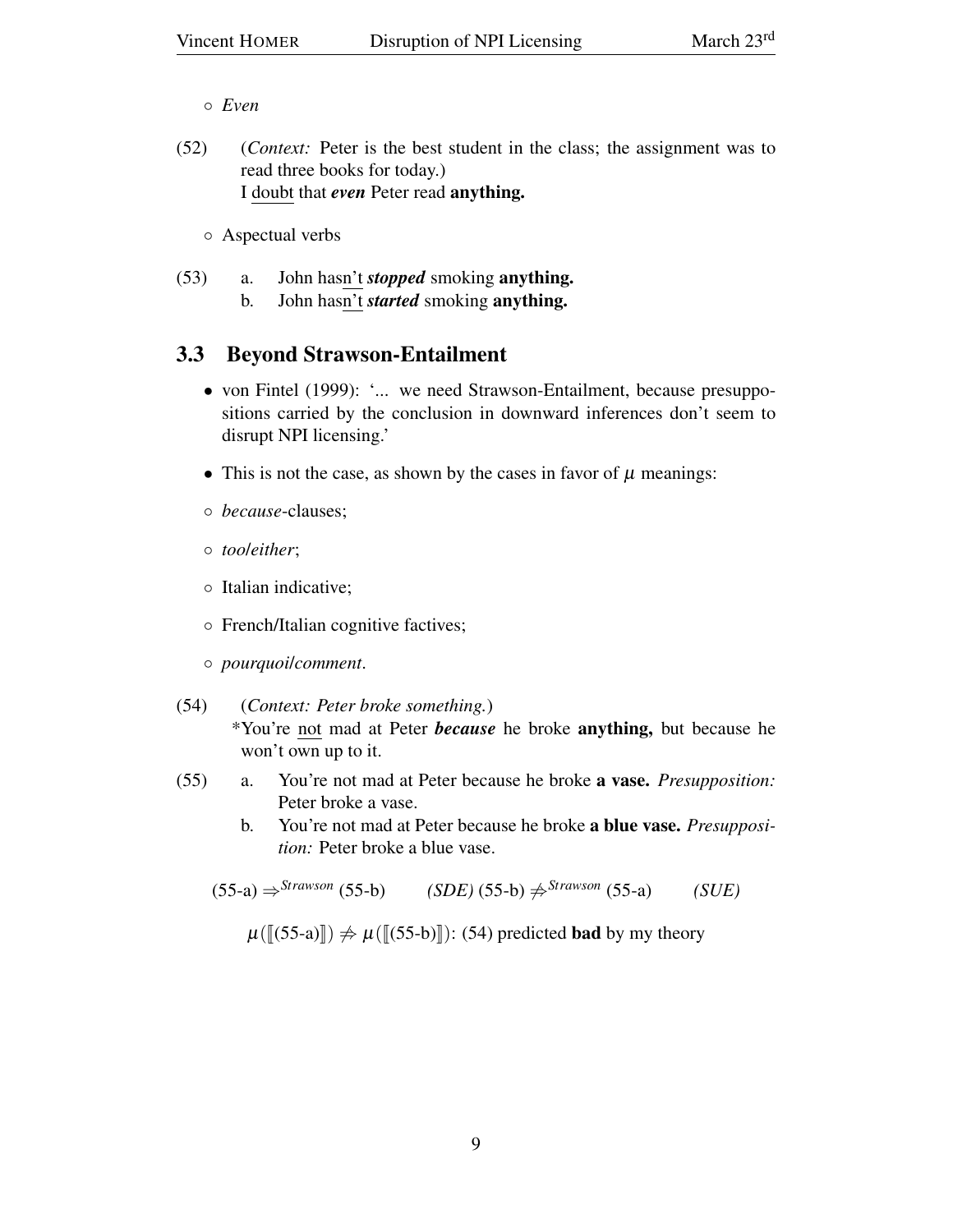### 3.3.1 Strong NPIs

- English cognitive factive predicates
- (56) (*Context:* John slept a solid 10 hours last night.) \*Mary doesn't *know* that John slept a wink.
	- *Be sorry*
- (57) (*Context:* Betty's husband visited Mary three times over the past 10 years.) \*Betty is *sorry* that her husband visited Mary in years.
	- *Only*
- (58) (*Context:* John visited Mary three times over the past 10 years.) \**Only* John visited Mary in years.
	- *Be surprised*
- (59) (*Context:* Mary exercised last year.) \*I am *surprised* that Mary exercised in years.

### 3.3.2 Anti-Additivity

- Strong NPIs like *in years* or *yet* are not licensed by *be sorry*.
- According to Zwarts (1996), strong NPIs must be licensed by an *Anti-Additive function* (e.g. *'fewer than three students'* is not AA, but *'no student'* is):
- (60) Anti-Additivity: A function *f* is AA iff  $(f(X) \land f(Y)) \iff f(X \lor Y)$ (Zwarts 1996)



- *Be sorry* is not **Anti-Additive:**
- (61) a. John is sorry that Mary is here and is sorry that Peter is here. b.  $\Rightarrow$  John is sorry that Mary or Peter is here.

 $SORRY(X) \wedge SORRY(Y) \Rightarrow SORRY(X \vee Y)$  (Left to Right)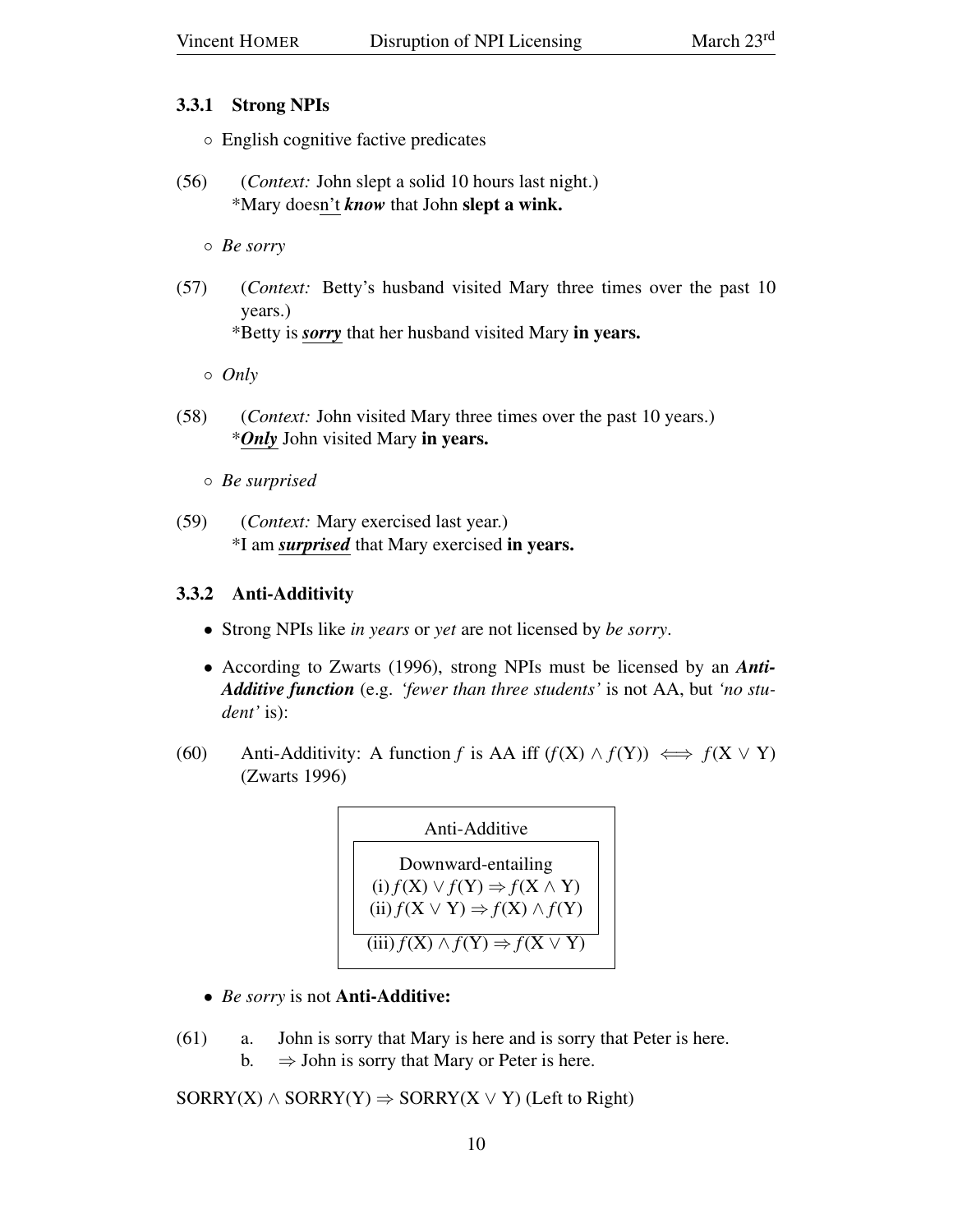- (62) a. John is sorry that Mary or Peter is here.
	- b.  $\Rightarrow$  John is sorry that Mary is here and is sorry that Peter is here.

 $SORRY(X \vee Y) \neq SORRY(X) \wedge SORRY(Y)$  (Right to Left)

- *Be sorry* is *Strawson Anti-Additive:*
- (63) Strawson Anti-Additivity: A function *f* is Strawson Anti-Additive (SAA) iff  $(f(X) \wedge f(Y))$  and  $f(X \vee Y)$  Strawson-entail each other.
- (64) a. John is sorry that Mary is here and that Peter is here.
	- b.  $\Rightarrow$  *Strawson* John is sorry that Mary or Peter is here.

 $SORRY(X) \wedge SORRY(Y) \Rightarrow$ <sup>Strawson</sup> SORRY(X  $\vee$  Y) (Left to Right)

- (65) a. John is sorry that Mary or Peter is here.
	- b.  $\Rightarrow$  *Strawson* John is sorry that Mary is here and is sorry that Peter is here.

 $SORRY(X \vee Y) \Rightarrow *Strawson* SORRY(X) \wedge SORRY(Y)$  (Right to Left)

• So the proponents of Strawson-entailment are led to say that strong NPIs must be licensed by strictly AA functions, not SAA functions (e.g. Gajewski 2005). Therefore, Strawson-Entailment is only useful for weak NPIs.

## 3.4 Dealing with some exceptions

- *Only* and emotive factives are also NPI licensers (this is reminiscent of (10-a) above, repeated as (66-a) below).
- (66) a. *Fewer than three students* have read anything. b. *Only* John ate anything this morning.
- (67) Generalization: If a presupposition trigger is also an NPI licenser, an NPI is allowed in its scope.

## Conclusion

### Outstanding problems

- English cognitive factive predicates don't block the licensing of weak NPIs;
- *Again, Even* and aspectual verbs do not intervene;
- *Both* doesn't fall under the generalization that licensers/triggers do not intervene.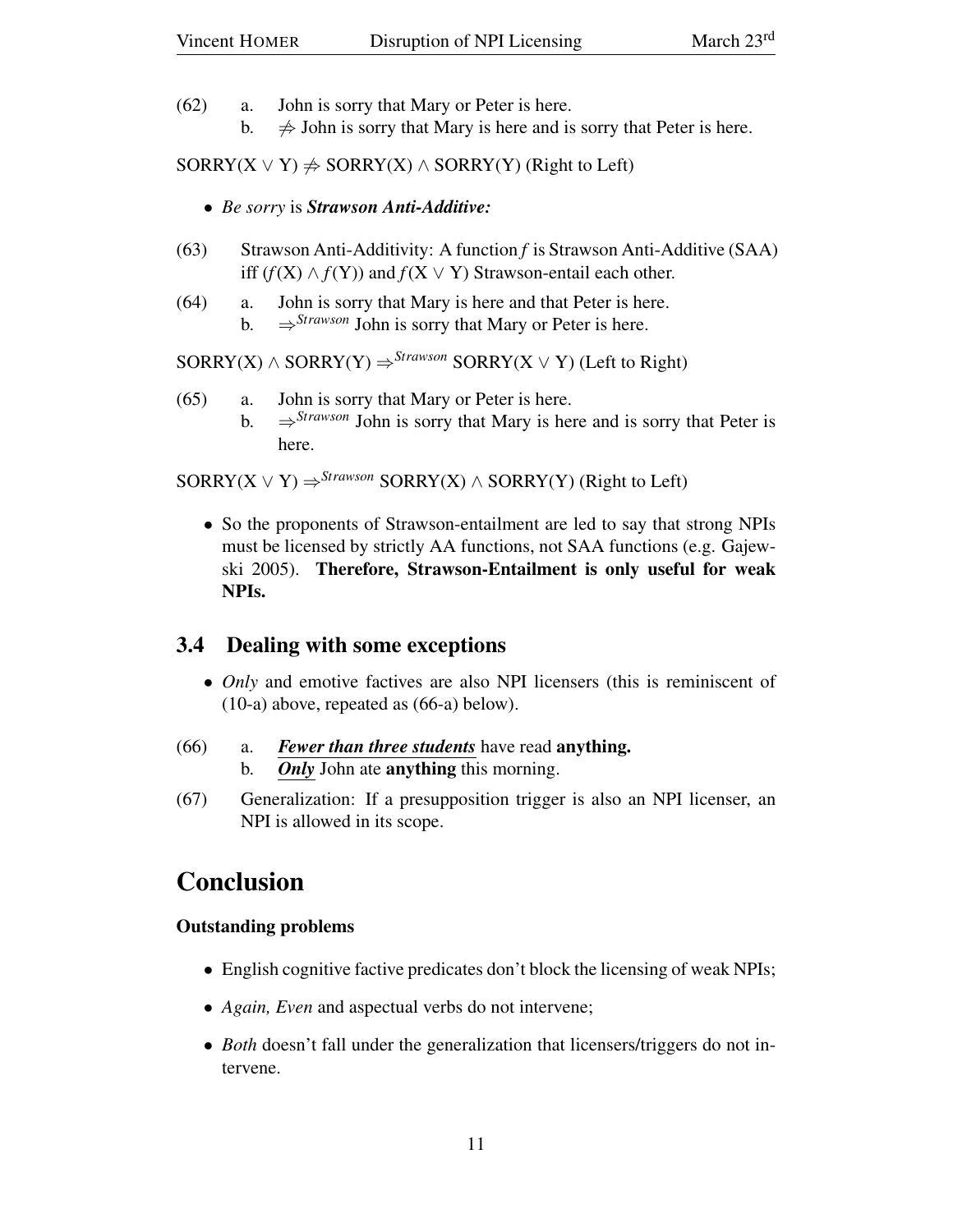#### Conclusion

- A number of intervention effects can only be captured if presuppositions are taken into account.
- The meaning that is relevant for NPI licensing is the conjunction of the assertive content and presuppositions.

How to account for exceptions?

- The exceptions (*again, even, aspectual verbs*) suggest a modular system: the presuppositions are not always accessible to the rest of the grammar.
- Or the notion of presupposition needs to be refined: the cause of the intervention is a *certain* type of presupposition.

#### **REFERENCES**

Chierchia, G. (2004), 'Scalar Implicatures, Polarity Phenomena, and the Syntax/Pragmatics Interface', in *Structures and Beyond,* A. Belletti (ed.), Oxford. Gajewski, J. (2005), 'Neg-Raising: Polarity and Presupposition', Dissertation, MIT. Lahiri, U. (1998), 'Focus and Negative Polarity in Hindi', *Natural Language Semantics* 6: 57-123. von Fintel, K. (1999), 'NPI Licensing, Strawson Entailment and Context Dependency', *Journal of Semantics* 16: 97-148. Zwarts, Frans (1996), 'Three Types of Polarity'. in *Plural Quantification,* ed. F. Hamm and E. Hinrichs, Kluwer: Dordrecht.

## A Interesting consequences

• Intervention data provide a way to tease apart local accommodation and non-projection on the one hand and non-triggering on the other.

## A.1 Local Accommodation

### Local accommodation: the intervention effect remains

- (68) The King of France is not bald, because there is no King of France.
- (69) (*Context:* Marie has some chance.) \*Pierre ne Pierre NEG REFL-perceive NEG that Marie has the slightest chance, *s'aperçoit* pas que Marie a la moindre chance, car elle n' for she NEG has no a aucune chance. chance. *'Pierre doesn't realize that Marie has any chance, for she has no chance.'*
	- Compare with the persistence of the intervention effect created by scalar implicatures when contextual knowledge defeats the implicature:
- (70) (*Context:* I think no student read any books, therefore...) \*I doubt that *every student* read anything.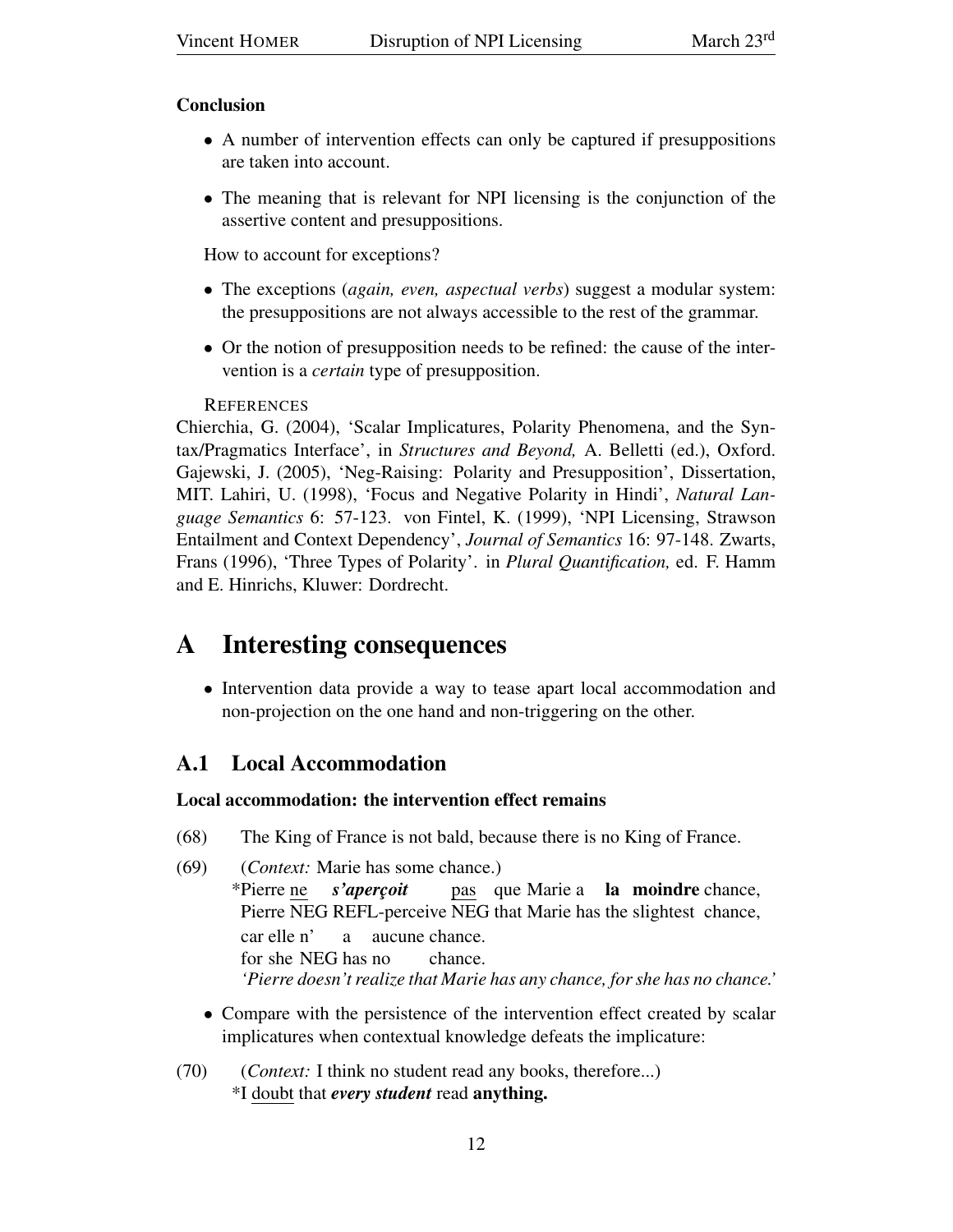## A.2 Non-projection

#### Non-projection of the presupposition: the intervention effect remains

- The presupposition of the second conjunct is satisfied by the first conjunct:
- (71)  $*I$  doubt that Peter went to Paris and that  $[Mary]_F$  too ever went to Paris.

## A.3 Non-triggering

### Non-triggering: no intervention effect

- $(72)$ If Pierre discovered that Marie have.SUBJ changed anything Pierre *s'apercevait* que Marie ait changé quoi que ce soit, il serait , he would-be in wrath. en colère. *'If Pierre found out that Marie changed anything, he would be mad.'*
	- Compare with the lack of intervention when 11 is the weakest element of a truncated scale <..., 33, 22, 11>:
- (73) (A soccer coach can say...) I never had *eleven* kids who won any championship.
- (74) \*I didn't meet *eleven* people who read any of my poetry.

# B Every, each and both

- (75) a. Every student who knows any linguistics has applied to the department.
	- b. *Presupposition:* None.
	- If *every* carries a presupposition, the following test should reveal it (local accommodation in the scope of a quantifier over times):
- (76) a. Each year since 1990, every visiting student from France who spent a quarter in the department got his first job in the US.
	- b. No presupposition that there was at least one student from France in the department every year from 1990 on.
- (77) (*Context:* Exactly two students know some linguistics.)
	- a. \**Both* students who know any linguistics have applied to the department.
	- b. *Presupposition:* There are exactly two students who know some linguistics.
- (78) a. Each year since 1990, both visiting students from France who spent a quarter in the department got their first job in the US.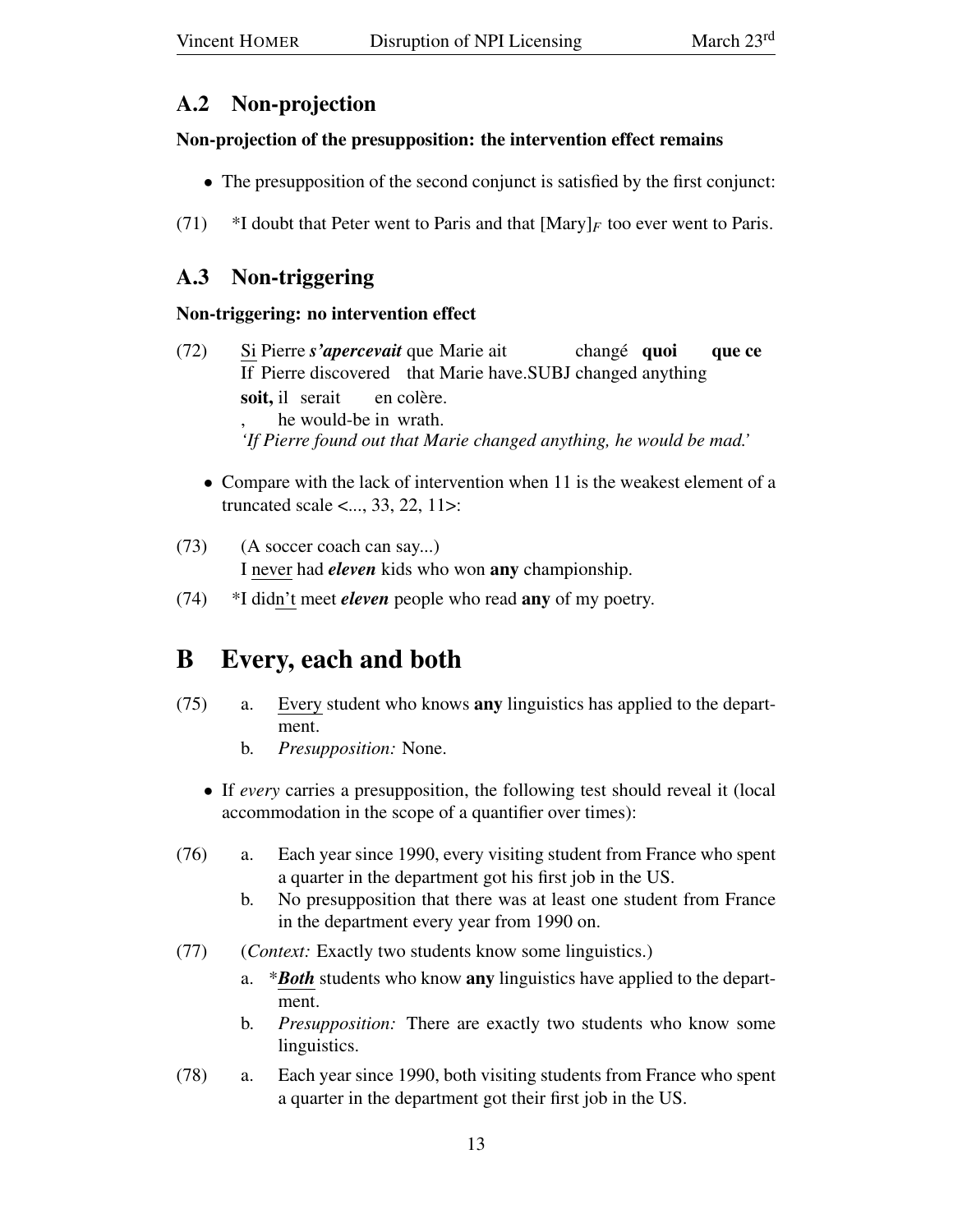- b. It is presupposed that there were exactly two students from France in the department every year from 1990 on. (*Local accommodation*)
- (79) (*Context:* There is at least one student who knows some linguistics.)
	- a. ??*Each* student who knows any linguistics has applied to the department.
	- b. *Presupposition:* The set of students who knew some linguistics is non-empty.
- (80) a. Each year since 1990, each visiting student from France who spent a quarter in the department got his first job in the US.
	- b. It is presupposed that there was at least one student from France in the department every year from 1990 on. (*Local accommodation*)
	- The difference between *each* and *every* is not captured by von Fintel/Lahiri (*each* and *every* are SDE not SUE in their restrictors).

## C Summary of the data